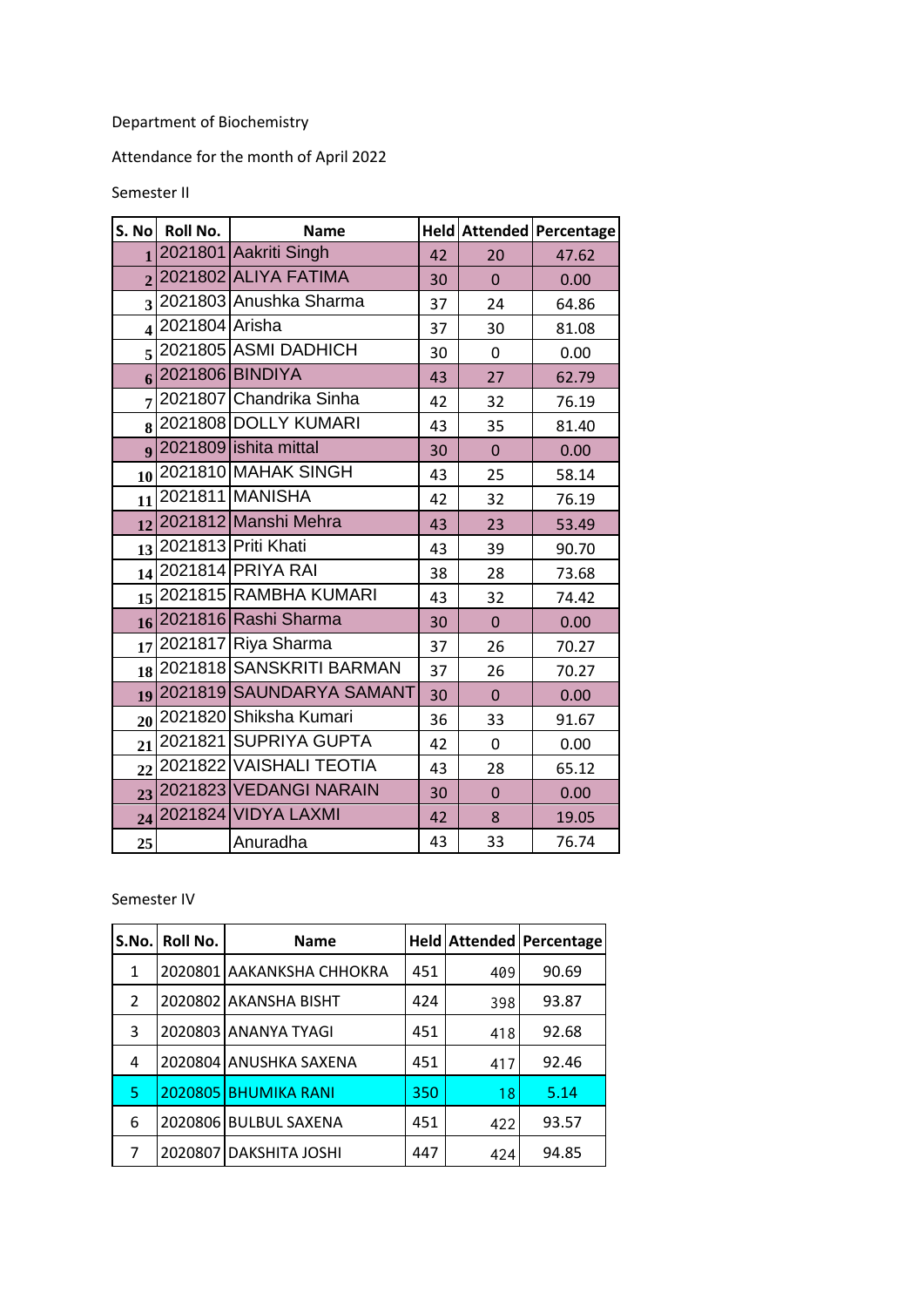| 8  | 2020808 DISHA |                              | 408 | 334 | 81.86 |
|----|---------------|------------------------------|-----|-----|-------|
| 9  |               | 2020809 HARSHITA GUPTA       | 451 | 428 | 94.90 |
| 10 |               | 2020810 HIMANSHI BINDAL      | 424 | 165 | 38.92 |
| 11 |               | 2020811 KUMARI PRAGYA VIRAJ  | 405 | 393 | 97.04 |
| 12 | 2020812 OMIKA |                              | 424 | 398 | 93.87 |
| 13 |               | 2020813 PADMA ANGMO          | 451 | 169 | 37.47 |
| 14 |               | 2020814 PARIDHI SINGH PANWAR | 451 | 436 | 96.67 |
| 15 |               | 2020815 POOJA ARYA           | 424 | 330 | 77.83 |
| 16 |               | 2020816 PRERNA AGGARWAL      | 424 | 340 | 80.19 |
| 17 |               | 2020817 RIGZIN ANGMO         | 451 | 408 | 90.47 |
| 18 |               | 2020818 RIYANA RATHEESH      | 350 | 18  | 5.14  |
|    | 2020819       |                              | 350 |     |       |
| 19 |               | <b>SANSKRITI SAXENA</b>      |     | 15  | 4.29  |
| 20 |               | 2020820 SAUMYA ANAND         | 451 | 374 | 82.93 |
| 21 | 2020821       | <b>SHAMBHAVI MISHRA</b>      | 424 | 364 | 85.85 |
| 22 | 2020822       | <b>SHRAVANI BARUAH</b>       | 405 | 370 | 91.36 |
| 23 |               | 2020823 SIMRAN SHARMA        | 424 | 384 | 90.57 |
| 24 |               | 2020824 TARUSHI ARVIND ARYA  | 424 | 389 | 91.75 |
| 25 |               | 2020825 THINLES ANGMO        | 451 | 413 | 91.57 |
| 26 |               | 2020826 VANSHIKA TYAGI       | 424 | 281 | 66.27 |
| 27 |               | 2020829 SHIWANI PANCHAL      | 451 | 424 | 94.01 |
| 28 |               | 2020828 WANIYA KHALID        | 451 | 419 | 92.90 |
| 29 |               | 2020830 DEEPESH              | 424 | 163 | 38.44 |

## Semester VI

| S.No.          | Roll No. | <b>Name</b>             |     |     | <b>Held Attended Percentage</b> |
|----------------|----------|-------------------------|-----|-----|---------------------------------|
| 1              |          | 2019801 ANAMIKA SINHA   | 333 | 320 | 96.10                           |
| $\overline{2}$ |          | 2019802 ASMITA AGRAHARI | 333 | 8   | 2.40                            |
| 3              |          | 2019803 DEEPIKA PANT    | 333 | 324 | 97.30                           |
| 4              |          | 2019804 DIKSHA BELWAL   | 333 | 267 | 80.18                           |
| 5              |          | 2019805 FLORENCE        | 333 | 24  | 7.21                            |
| 6              |          | 2019806 GARIMA SINGH    | 333 | 260 | 78.08                           |
| 7              |          | 2019807 HIMANI SAREEN   | 333 | 322 | 96.70                           |
| 8              |          | 2019808 ISHA RATHORE    | 333 | 242 | 72.67                           |
| 9              |          | 2019809 ISHITA RATHI    | 333 | 259 | 77.78                           |
| 10             |          | 2019810 JYOTI MITTAL    | 333 | 310 | 93.09                           |
| 11             |          | 2019811 KANAK KAUL      | 333 | 313 | 93.99                           |